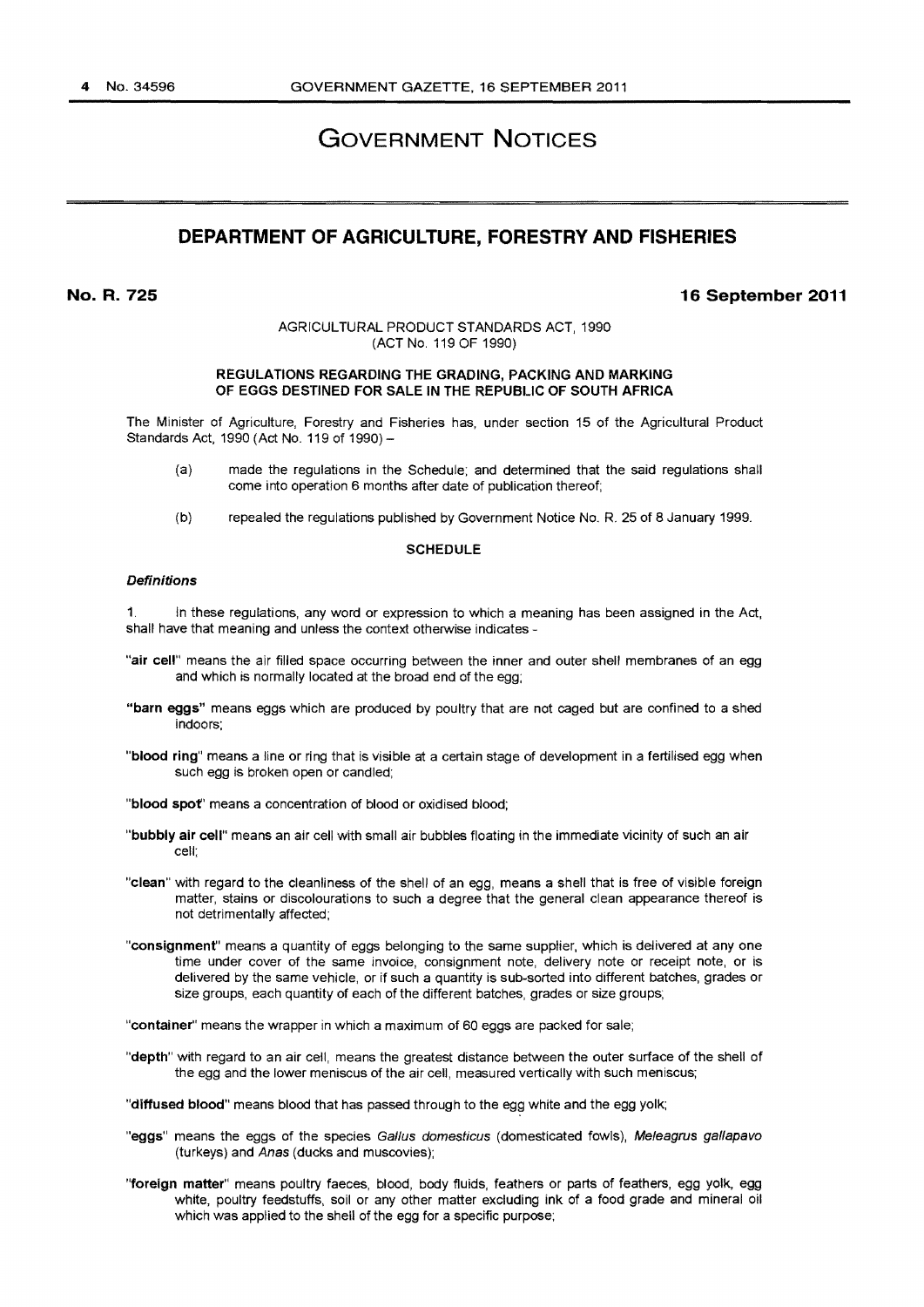- **"free range eggs"** means eggs which are produced by poultry which are not caged and have daily access to an outdoor range area accessible through openings in the side of a barn;
- **"germ developmenf'** means a circular dark area near the center of the yolk shadow, if blood is visible the egg is at a decay stage;
- **"graded eggs"** means eggs which are sorted into lots having similar characteristics as to quality and weight as set out in this regulation: Provided that mixed sized eggs which complies to the quality standards prescribed in this regulation shall be regarded as graded eggs;
- **"Haugh value"** means a value as determined in accordance with regulation 16, that indicates the firmness of the egg white;
- **"meat spof'** means a severed ovary or other foreign tissue that is not a normal constituent of the egg yolk or egg white and that detrimentally affects the appearance of an egg;
- **"mould"** means any fungus or mouldy growth occurring in an egg or on the shell thereof;
- **"loose eggs"** means eggs that are displayed for sale in loose quantities or in a container that is not covered or boxed;
- **"outer container"** means a container in which more than one container of eggs are packed;

**"pack station"** means any premises where eggs are packed for sale to the retail trade;

**"packer"** means a person dealing in the course of trade with eggs by packing them for sale, and also a person on behalf of whom such product is packed for sale and in the case of such product that is imported into the Republic in the containers in which the eggs are to be sold in the retail trade, the person importing such eggs for sale;

**"person"** means any individual, partnership, corporation, association or other business unit;

- **"pasteurised eggs"** means eggs subjected to heat or other treatments to reduce or destroy harmful viable micro-organisms;
- **"poultry"** means the species Gallus domesticus (domesticated fowls), Me/eagrus gallapavo (turkeys) and Anas (ducks and muscovies);
- **"reasonably clean"** with regard to the cleanliness of the shell of an egg, means that not more than six per cent of the total surface area of the shell may be covered with foreign matter, stains or discolourations, and that no individual occurrence of foreign matter or a stain or discolouration covers more than three per cent of the total surface area of the shell;
- **"spotted"** with regard to a yolk, means that the yolk appears mottled owing to the occurrence of spots or a developed germ cell that is not a blood spot or meat spot and which detrimentally affects the appearance of the yolk;
- **"strong"** with regard to the texture of the shell of an egg, means that such shell has no cracks, soft spots or large air pores;
- **"swimmer"** means an air cell that does not maintain a fixed position within an egg, but moves freely between the shell membranes when that egg is rotated;

**"the Acf'** means the Agricultural Product Standards Act, 1990 (Act No. 119 of 1990); and

**"trade mark''** means a trade mark as defined in the Trade Marks Act, 1993 (Act No. 194 of 1993).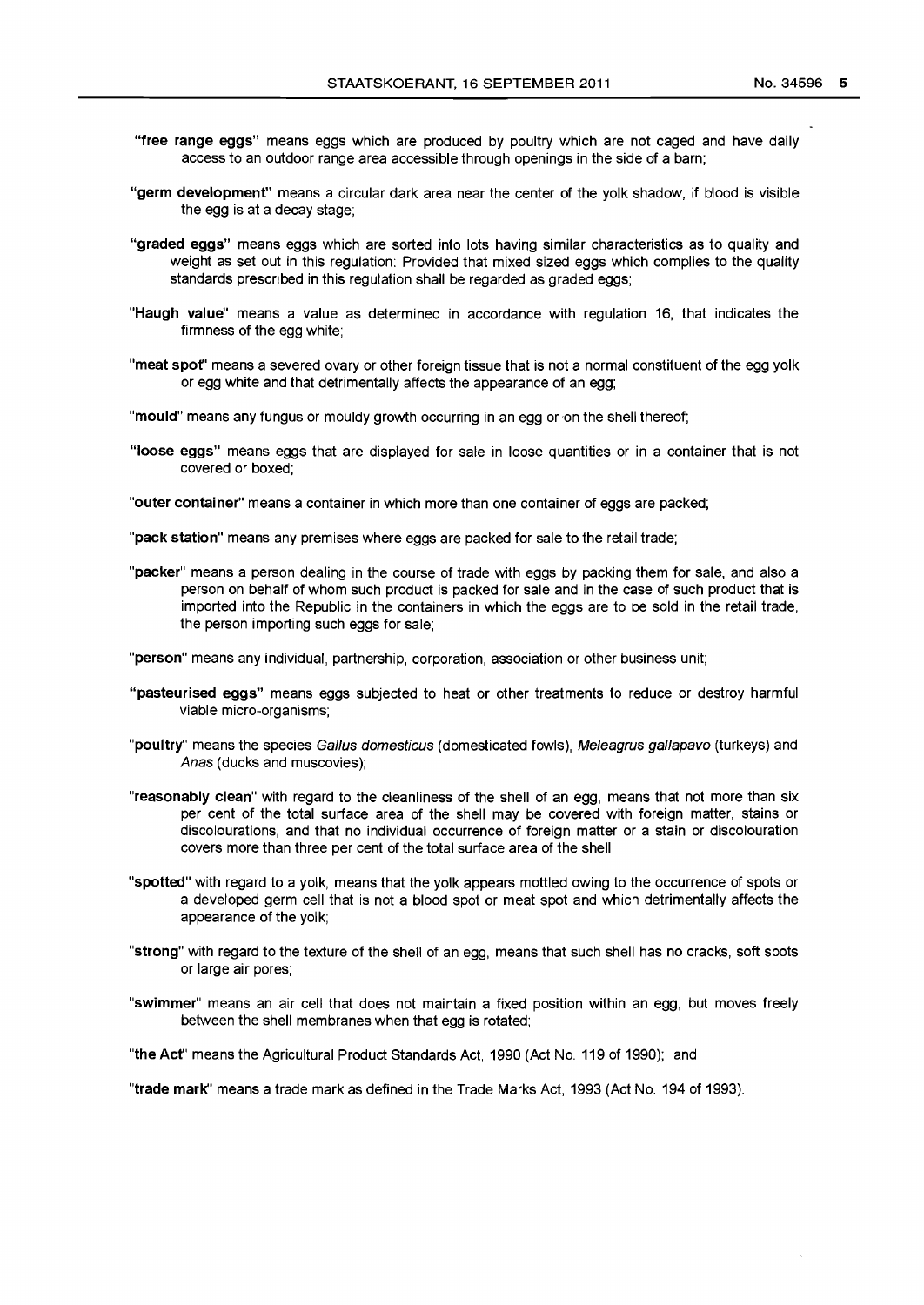#### Restrictions on the sale of eggs

2. (1) No person shall, subject to the provisions of subregulation (2), sell eggs for human consumption in the Republic of South Africa -

- (a) unless those eggs are sorted according to size and grade in terms of regulations 3 and 5 respectively;
- (b) unless those eggs comply with the standards referred to in regulations  $4$  and  $6$ ;
- (c) unless those eggs, when packed, are packed in a container or an outer container in accordance with regulations 7 and 8;
- (d) unless the container or outer container in which the eggs are packed, is marked with the particulars and in the manner specified in regulations 9, 10, 11, and 12;
- (e) unless eggs sold in loose quantities, are marked with the particulars and in the manner specified in regulation 13; and
- (f) if the eggs contain prohibited articles in terms of the Foodstuffs, Cosmetics and Disinfectants Act, 1972 (Act No. 54 of 1972).

(2) The Executive Officer may grant written exemption, entirely or partially to any person on such condition, as he or she may deem necessary, from the provisions of subregulation (1).

#### Sizes of eggs

3. Eggs shall be sorted into sizes specified in column 1 of Table 1 of the Annexure, in accordance with the corresponding mass specified in column 2 of the said table.

#### Standards for sizes

4. ( 1) Eggs may be sorted as being of a size referred to in regulation 3 if the minimum mass thereof is as specified in column 2 of Table 1, opposite the size concerned.

(2) Sorting of eggs for size is optional: Provided that such eggs may only be sold as "Mixed sizes".

(3) The applicable minimum mass required in terms of subregulation (1) for eggs of a particular size may not deviate by more than  $2$ , 0 g lower than the prescribed mass per egg of a particular size; Provided that the deviation will be limited to 3,3% as stated in Table 3.

#### Grades of eggs

- 5. (1) Eggs shall be graded as Grade 1, Grade 2, and Grade 3.
	- (2) Eggs which do not comply to Grade 1, 2 or 3 shall not be presented for sale.

#### Standards for grades

- 6. Eggs shall be graded as
	- $(1)$  Grade 1 if -
		- (a) the standards for grades specified in column 2, of Table 2 of the Annexure, opposite the quality factor specified in column 1 of the said table, is complied with;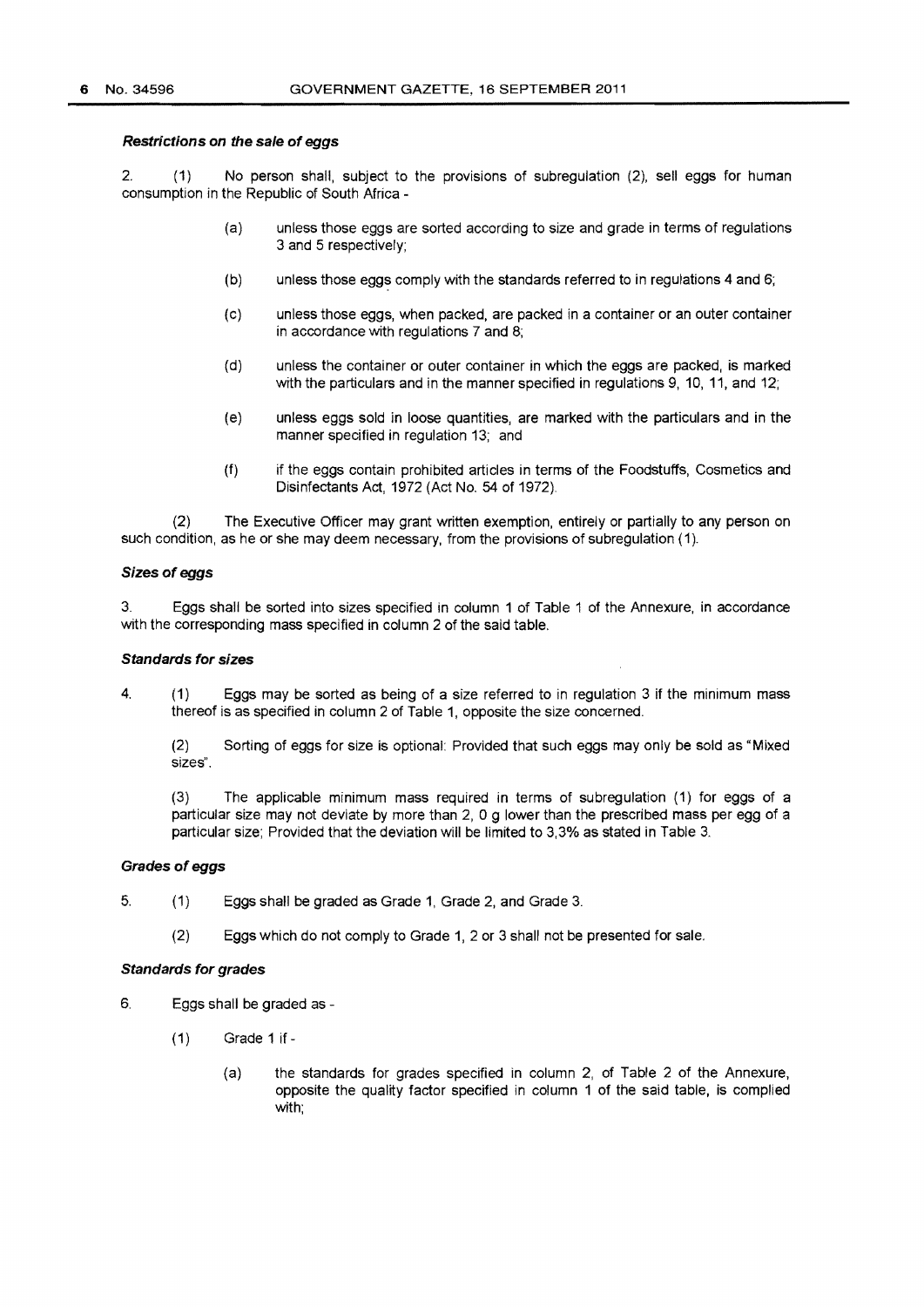- (b) the extent to which a defect may occur does not exceed the maximum percentage or quantity as specified in column 2, of Table 3 of the Annexure, opposite the nature of defect specified in column 1 of the said table; and
- (c) the quantity of eggs as per percentage maximum permissible deviation as specified in Table 4 of the Annexure is complied with.
- (2) Grade 2 if-
	- (a) the standards for grades specified in column 3, of Table 2 of the Annexure, opposite the quality factor specified in column 1 of the said table, is complied with;
	- (b) the extent to which a defect may occur does not exceed the maximum percentage or quantity specified in column 3, of Table 3 of the Annexure, opposite the nature of defect specified in column 1 of the said table; and
	- (c) the quantity of eggs as per percentage maximum permissible deviation as specified in Table 4 of the Annexure is complied with.
- (3) Grade 3 if-
	- (a) the standards for grades specified in column 4, of Table 2 of the Annexure, opposite the quality factor specified in column 1 of the said table, is complied with;
	- (b) the extent to which a defect may occur does not exceed the maximum percentage or quantity specified in column 4, of Table 3 of the Annexure, opposite the nature of defect specified in column 1 of the said table; and
	- (c) the quantity of eggs as per percentage maximum permissible deviation as specified in Table 4 of the Annexure is complied with.

#### **Requirements for containers and outer containers**

- 7. (1) A container and an outer container shall -
	- (a) be made from material that-
		- (i) is suitable for the purpose; and
		- (ii) does not impart any taste or odour to the eggs packed therein;
	- (b) be so strong that it protects the eggs during normal handling or transport practices, to such an extent that the eggs packed therein shall not be damaged;
	- (c) not absorb an excessive quantity of moisture during cooling to the extent that the packaging deviates from its intended form;
	- (d) be free from any matter other than the eggs packed therein and the packing material in which such eggs are customarily packed: Provided that advertising material is permitted on or in the container or outer container or on the eggs;
	- (e) be unbroken;
	- (f) if it is not a new container or new outer container, be cleaned thoroughly before eggs are packed therein and all the previous marks and labels shall be removed or be covered by new labels; and
	- (g) be closed properly in a manner allowed by the nature thereof.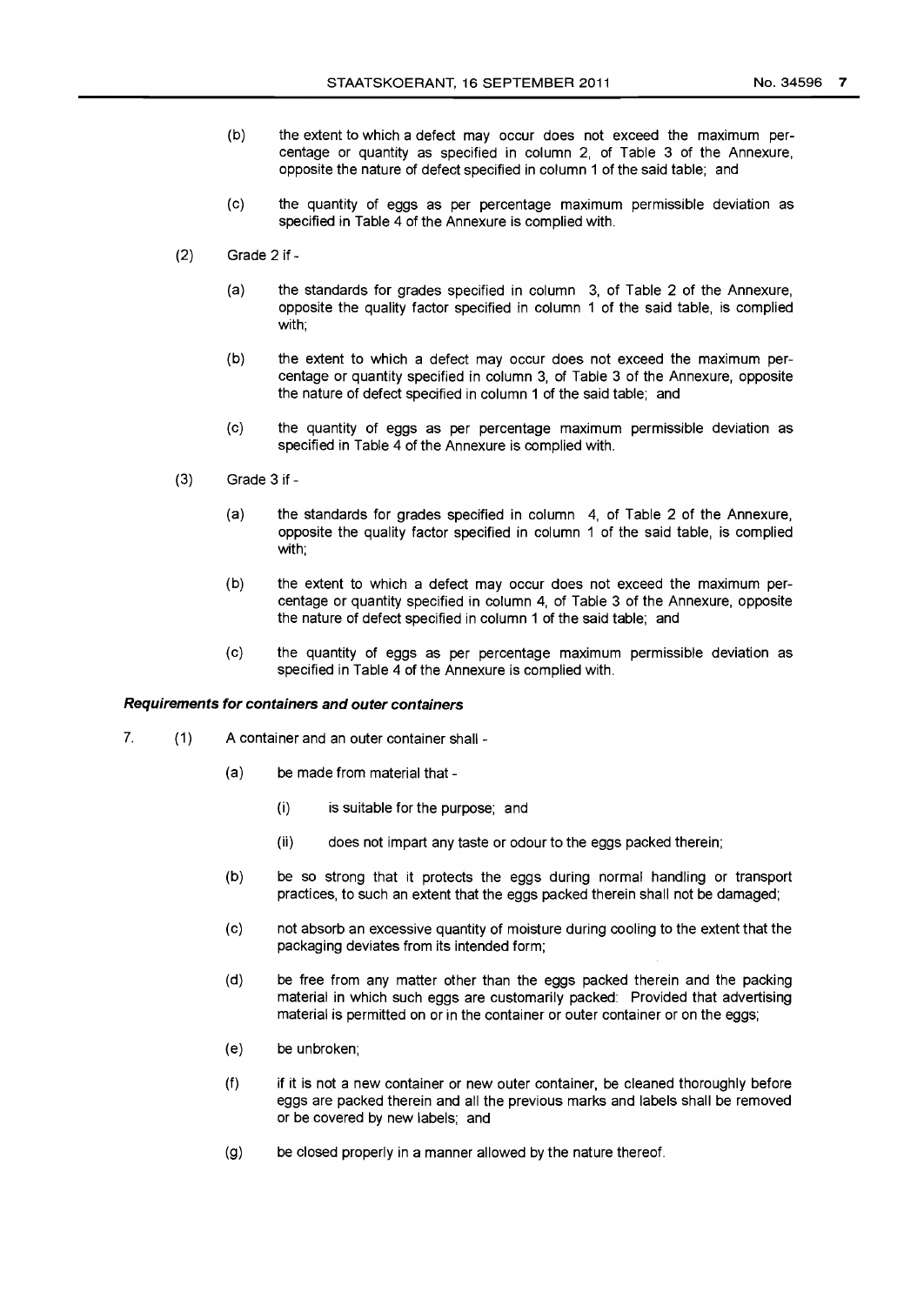(2) Containers packed in an outer container shall fit snugly.

#### **Packing requirements**

8. **(1)** Each container and outer container shall, with due regard to the packing material used therein, be packed with eggs to the full capacity thereof.

(2) Eggs of different grades shall not be packed together in the same container or outer container.

(3) Subject to regulation 10(2)(b), eggs of different sizes shall not be packed together in the same container or outer container.

(4) Not more than 6,6 per cent of the eggs in a container shall be packed in such a container with the broad ends thereof facing downwards.

#### **Marking of containers and outer containers**

9. **(1)** Containers and outer containers shall be marked with the following particulars and in the following manner:

- (a) The size and grade of eggs, as stipulated in regulation 10, shall be indicated on the front or top panel of the container or outer container;
- (b) The expression "Eggs" or "Eiers", or "Free Range Eggs" or "Vryloop Eiers", or "Barn Eggs• or "Skuur Eiers" shall appear on the front or top panel;
- (c) The expression "Pasteurised" or "Gepasteuriseerd" shall appear on the front or top panel if eggs have been pasteurized;
- (d) The number of eggs therein shall be specified on any panel in the manner required in terms of the Trade Metrology Act, 1973 (Act No. 77 of 1973);
- (e) Details of the packer, as specified in regulation 12, shall appear on any panel;
- (f) If the eggs were not obtained from the species Gal/us domesticus, the name of the species from which the eggs were obtained shall appear on the front or top panel;
- (g) The best before date shall be marked on each container and outer container of which the eggs are packed; the date shall be preceded by the expressions "Best Before"; abbreviation "BB" for "Best Before" shall be permitted. The date shall be indicated in the order," Day-Month-Year"; and
- (h) Other markings or nutrition related claims shall in addition to the abovementioned requirements also comply with the regulations published under the Foodstuffs, Cosmetics and Disinfectant Act, 1972 (Act No. 54 of 1972).

(2) Any information appearing on any container or outer container, in terms of these regulations, shall be marked in letters and figures that -

- (a) appear on a contrasting background;
- (b) are clearly legible; and
- (c) comply with the minimum vertical heights stipulated in columns 2 and 3 of Table 5 of the Annexure, opposite the corresponding nature of indication specified in column 1 of the said table.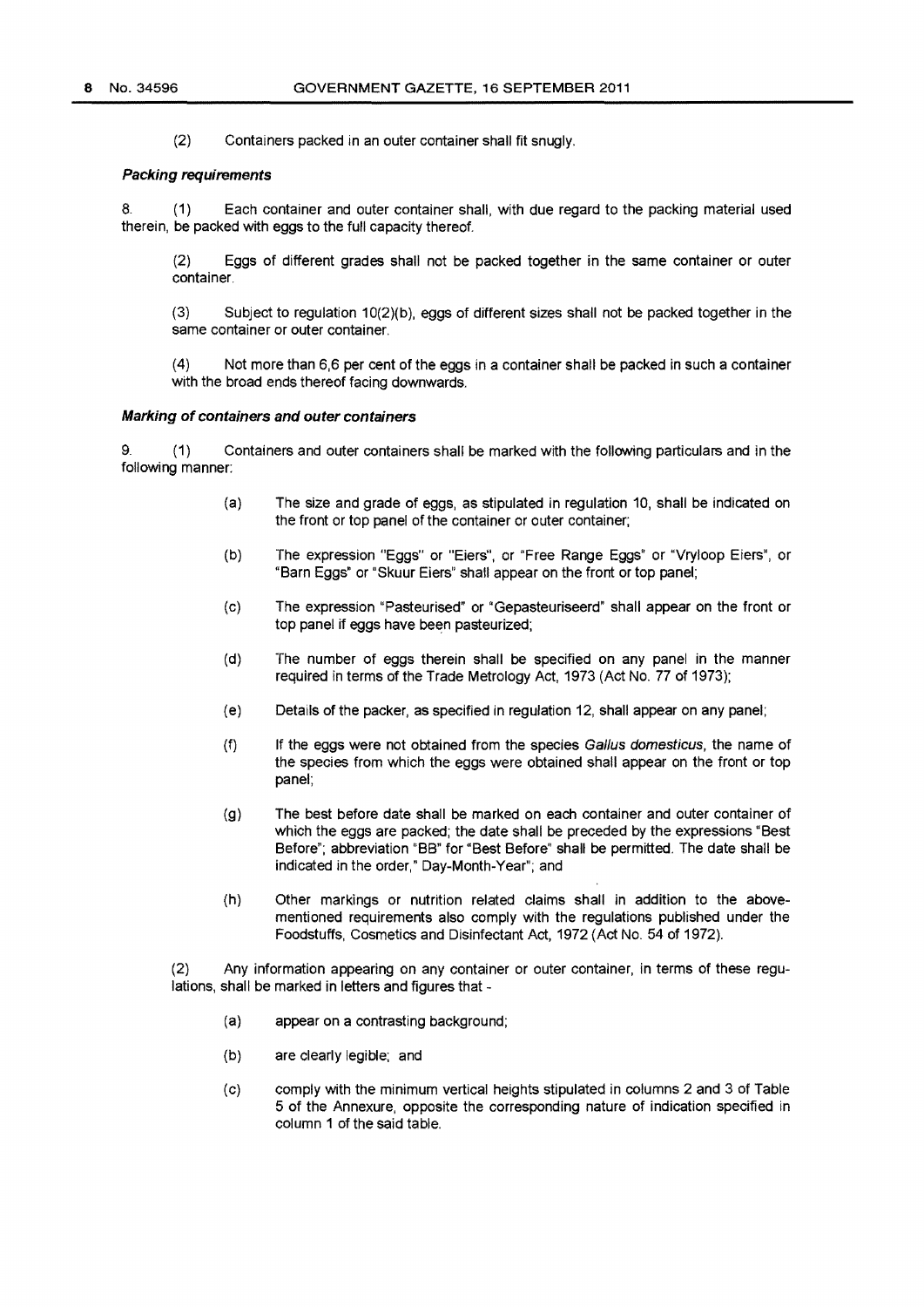(3) The particulars specified in subregulation (1) shall be written in one or more of the official languages of the Republic: Provided that English shall be one of the languages used.

- (4) If eggs have been imported into the Republic-
	- (a) in containers in which such eggs shall be sold, the name of the country of origin thereof, preceded by the expression "Imported from" shall be marked on each such container and outer container together with the particulars referred to in regulation 12; and
	- (b) in bulk and are going to be repacked into containers, the expression "Imported from" followed by the expression "Packed by" shall be marked on such container and outer container together with the particulars referred to in regulation 12.

(5) The vertical height of the letters and figures used to mark the applicable size and grade designation referred to in subregulation (1), shall not be less than any other letter or figure, except a letter or figure used in the trade mark or name of packer whichever is applicable, or in the expressions "Eggs", "Eiers", 'Free Range Eggs", Vryloop Eiers", "Barn Eggs" "Skuur Eiers" that appears on the container or outer container into which the eggs are packed.

#### Indication of size and grade designations

10. (1) The designations of the size and grade into which eggs have been sorted and classified shall be marked conspicuously on the container and outer container in which those eggs are packed.

- $(2)$  A designation referred to in subregulation  $(1)$  shall -
	- {a) in the case of a size designation, consist of the applicable expression specified in column 1 of Table 1 in the Annexure;
	- (b) in the case of different sizes packed in the same container or outer container, be marked with the expression "mixed sizes" or "gemengde groottes"; and
	- (c) in the case of a grade designation, consist of the applicable expression referred to in regulation 5.

### Restricted particulars on containers and outer containers

- 11. (1) (a) The words "natural", "natuurlik", "super", "extra" and "ekstra", except when used as an indication of the size designation of the eggs, or any other word, mark, illustration, depiction or other method of expression that constitutes a misrepresentation or directly or by implication creates or may create a misleading impression regarding the quality, nature, size or grade of eggs, shall not be marked on the eggs, container or outer container;
	- (b) The words "heat treated" shall only be marked on a container of pasteurised eggs: Provided that pasteurised eggs shall comply to the requirements stipulated in regulation  $11(2)$  (c);
	- (c) The word "fresh" shall not be restricted provided that the eggs marked as such shall at any stage during the shelf life comply with the Haugh Value as prescribed in Table 2 of the regulations; Provided that pasteurised eggs and Grade 3 eggs shall not be labelled as "fresh" and the word "fresh" shall not be labeled with letter sizes above 5 mm; and
	- (d) No trade mark or brand name which may possibly, directly or by implication, be misleading or create a false impression of the contents of a container containing eggs, shall appear on such a container.

G11-066348-B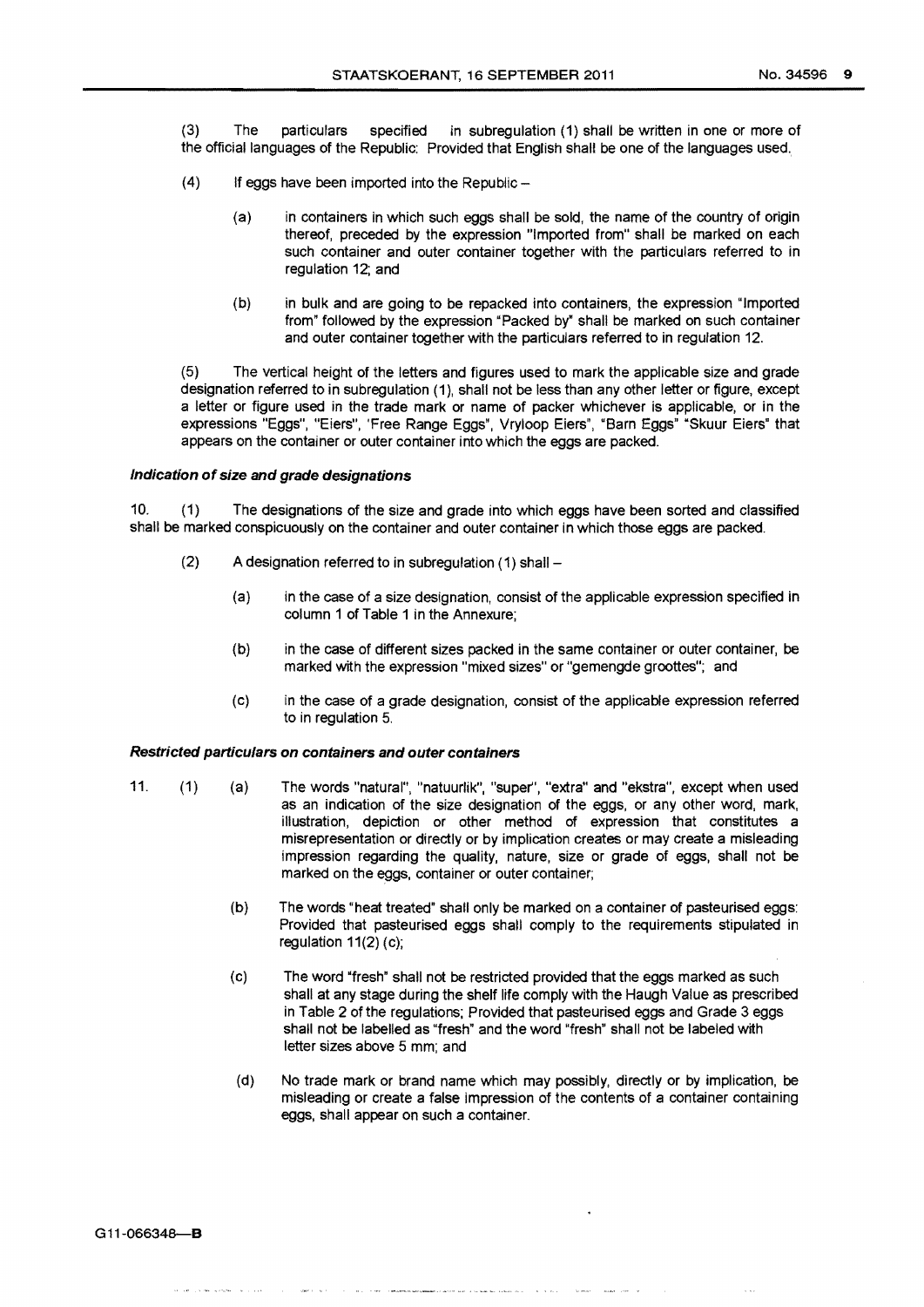- $(2)$   $(a)$ Eggs shall only be marked with the expression "free range" or "vryloop", if such eggs were obtained from poultry that had continuous daytime access to open air runs for at least 6 hours per day: Provided that -
	- (i) open air runs be mainly covered with vegetation where poultry is able to scratch and dustbath; and
	- (ii) open air runs be big enough to allow ample running space.
	- (b) Eggs shall only be marked with the expression "barn eggs" or "skuur eiers" if, such eggs were obtained from poultry which are not caged and free to move around indoors: Provided that -
		- (i) birds have enough space to roam freely inside and are not let outside; and
		- {ii) ample deep litter areas, perches, platforms and nestboxes be provided.
	- (c) Eggs shall only be marked with the expression "pasteurised" or "gepasteuriseerd" provided that -
		- (i) the eggs to be pasteurised are processed under Good Manufacturing Practices (GMP) and records must be verified and available on request;
		- (ii) The eggs are pasteurised by using internationally recognized methods such as irradiation, microwave and hot air technology and are kept for 45 minutes between 55 °C and 58 °C and then chilled to temperatures below 24°C;
		- (iii) the egg whites are slightly opaque and the thick white part of the eggs are reasonably firm with a Haugh Value of at least 65 units and maintain a value of more than 60 after 56 days; and
		- (iv) the eggs shall comply to the microbiological criteria as set out in the Foodstuffs, Cosmetics and Disinfectants Act, 1972 (Act No. 54 of 1972).

#### Indication of packer

12. (1) The initials and surname, or trade name of the packer shall appear on each container and outer container used.

(2) The address of the packer shall be marked on the containers and outer containers, and shall-

- {a) consist of the physical address of the premises in the Republic where that product is packed by such packer, or where the ordinary place of business of such packer is situated, followed by the name of the town, suburb, city or magisterial district in which that premises is situated, or the postal address together with the telephone number; and
- (b) be marked on such container and outer container following the particulars referred to in subregulation {1 ).
- $(3)$  If the eggs have been packed on behalf of a person -
	- (a) the initials and surname or trade name of the persons on whose behalf the eggs have been packed shall be substituted for the particulars referred to in subregulation (1);
	- (b) the physical address of the premises in the Republic where the ordinary place of business of such person is situated, followed by the name of the town, suburb,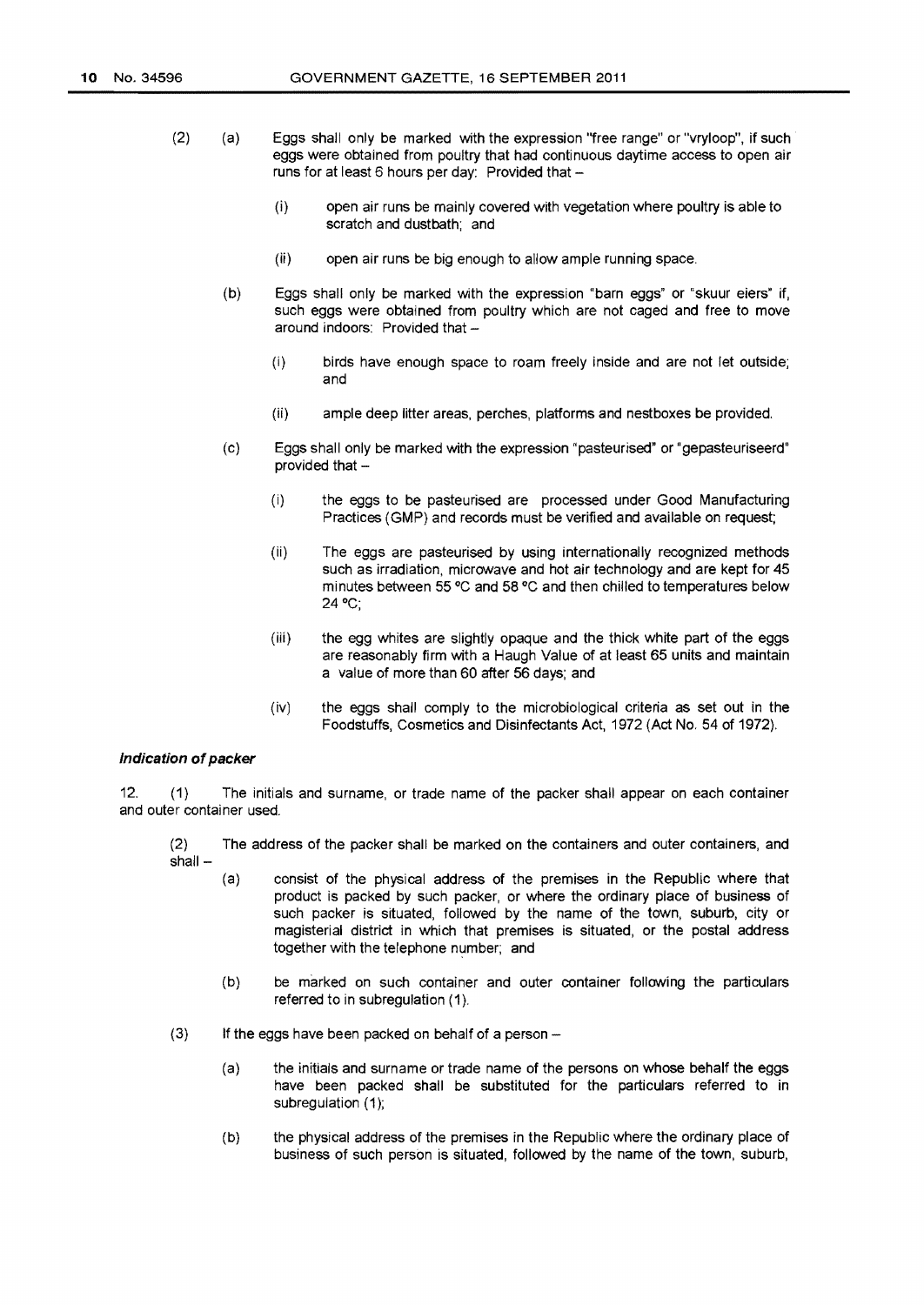city or magisterial district in which that premises is situated, or the postal address together with the telephone number, shall be substituted for the particulars referred to in paragraph (a) of subregulation (2);

- (c) such address shall be marked on the container and outer container following the particulars referred to in paragraph (a); and
- (d) the person on whose behalf the eggs have been packed, must at all times, on request, be able to inform the Executive Officer who the supplier of the eggs is.

#### Indications where eggs are sold in loose quantities

- 13. When eggs are kept or displayed for sale in loose quantities-
	- (a) eggs of different grades and sizes, except in the case of mixed sizes, shall be kept or displayed separately; and
	- (b) the size designation of the eggs concerned or expression "mixed sizes" or "gemengde groottes", which ever is applicable, as well as the grade designations of the eggs concerned shall be marked in clear legible letters and figures with a vertical height of at least 10 mm on a prominent notice board near the eggs concerned.

#### Sampling

14. (1) The methods to be employed when a sample of a quantity of eggs is taken, shall be as follows:

- $(a)$  If the eggs are packed in outer containers -
	- (i) in the retail trade (on the shelves), select at random 2% of the number of outer containers in the consignment and select at random 60 eggs of each size randomly from the outer containers and determine the total deviation; and
	- (ii) in the pack station and wholesale, select at random 5% of the number of outer containers in the consignment and select at random 60 eggs of each size randomly from outer containers and determine the total deviation.
- $(b)$  If the eggs are kept or displayed for sale in loose quantities of  $-$ 
	- (i) less than 30 eggs, the total number of eggs per size shall be taken to make up the sample concerned; and
	- (ii} 30 eggs or more, 30 eggs per size shall be selected at random to make up the sample concerned.

(2) Each sample taken in accordance with the provisions of subregulation (1) shall be deemed to be representative of the quantity of eggs from which it was taken.

#### Methods of examination

15. (1) The methods to be employed when a sample referred to in regulation 14, is examined in order to determine the extent to which eggs, with a defect referred to in regulation 6 are present in the quantity of eggs from which that sample is taken shall be as follows:

(a) Subject to the provisions of subregulation  $(2)$  –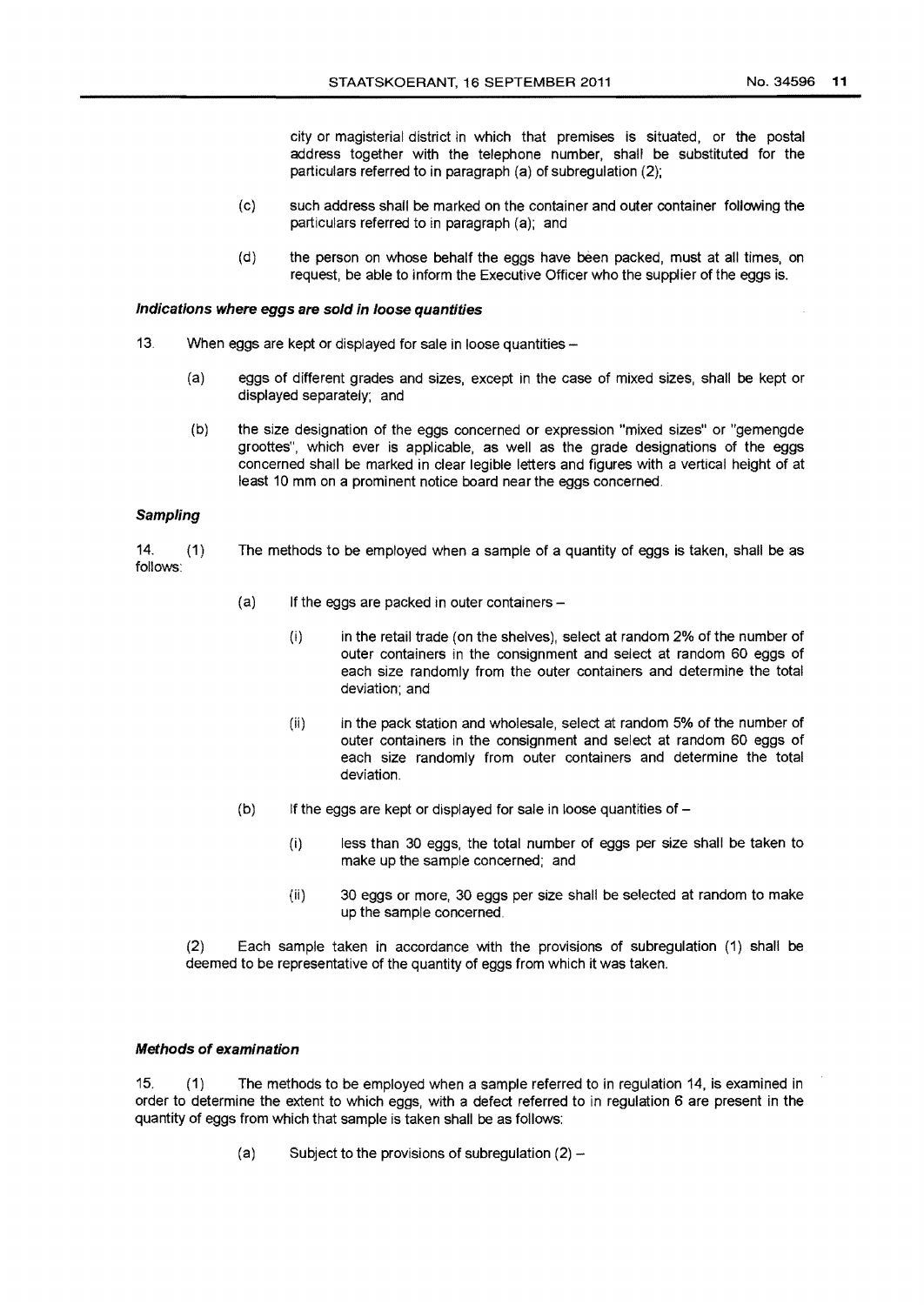- (i) each egg in that sample shall be examined visually in terms of external defects and where applicable by means of a suitable candling device with which internal defects can be observed; and
- (ii) each egg in the sample shall be numbered.
- $(b)$  Eggs with defects shall -
	- (i) be removed from the sample if the egg is examined individually and thereafter replaced into its numbered place;
	- (ii) not be replaced into its numbered place after it has been broken open; and
	- (iii) each separate number of eggs with each deviation shall be determined separately.
- (c) Each number thus determined shall be expressed as a percentage of the number of eggs thus inspected.
- (d) Such percentage shall represent the percentage of eggs in the quantity concerned in which a defect of the type concerned occurs.

(2) If it appears from an examination in terms of subregulation (1) that an egg thus examined has a particular internal defect, that egg may be broken open in order to verify the occurrence of the defect concerned.

#### **Determination of Haugh value**

16. The Haugh value of the white of an egg that is graded in terms of regulation 6 shall be determined as follows:

- (a) The mass of the egg shall be determined.
- (b) A Haugh meter or micro meter shall be set up in accordance with the manufacturer's directions for use thereof on a level glass or stainless steel surface, the operation thereof shall be tested, and if necessary, shall be calibrated.
- (c) The temperature of the egg concerned shall be increased or decreased to between 7"C and 15"C.
- (d) The egg shall be broken open carefully so that the thick white is not ruptured and the contents of the egg are carefully placed on the glass or stainless steel surface.
- (e) Adjust the reading on the scale of the Haugh Value conversion table/chart to reflect the mass, as determined in paragraph (a), of the egg concerned.
- (f) The Haugh meter or micro meter shall be moved into position over the broken egg so that the measuring rod thereof, when lowered, will touch the white approximately 10 mm away from the edge of the yolk.
- (g) The measuring rod of the Haugh meter or micro meter shall be lowered carefully until the lower end thereof just touches the white, and the reading on the meter shall then be taken.
- (h) Such reading shall represent the Haugh Value of the white of the egg concerned. If a micro meter is used, the Haugh Value is read off from the Haugh Value conversion table/chart.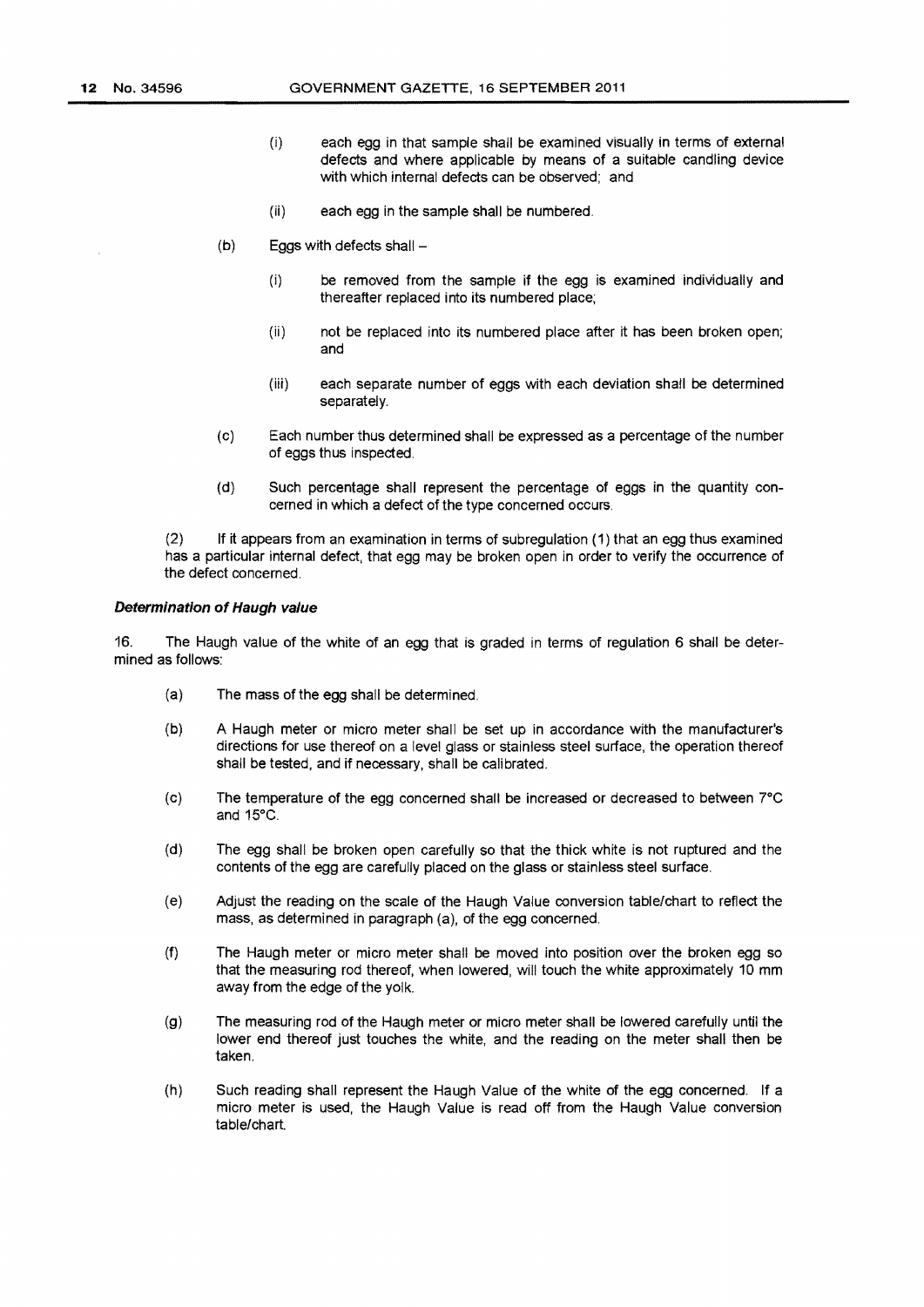#### Determination of depth of air cell

- 17. The depth of the air cell of an egg shall be determined as follows:
	- (a) A calibrated measuring plate shall be placed on the broad end of the egg while it is held vertically against the candling device with the broad end at the top.
	- (b) The value on the calibrated measuring plate shall be read off opposite the lower meniscus of the air cell.
	- (c) Such reading shall represent the depth of the air cell of the egg concerned.

#### Offences and penalties

18. Any person who contravenes or fails to comply with a provision of these regulations, shall be guilty of an offence and on conviction be liable to a fine or to imprisonment in accordance with section 11 of the Act.

### Other legislation

- 19. (a) The provision of these regulations shall be in addition to and not in substitution of the regulations published under the Foodstuffs, Cosmetics and Disinfectant Act, 1972 (Act No. 54 of 1972).
	- (c) These regulations are in addition to and not in substitution of any other relevant legislation to the product concerned.
	- (c) The Free Range clauses shall be applicable until the Free Range Regulations for poultry and eggs are promulgated.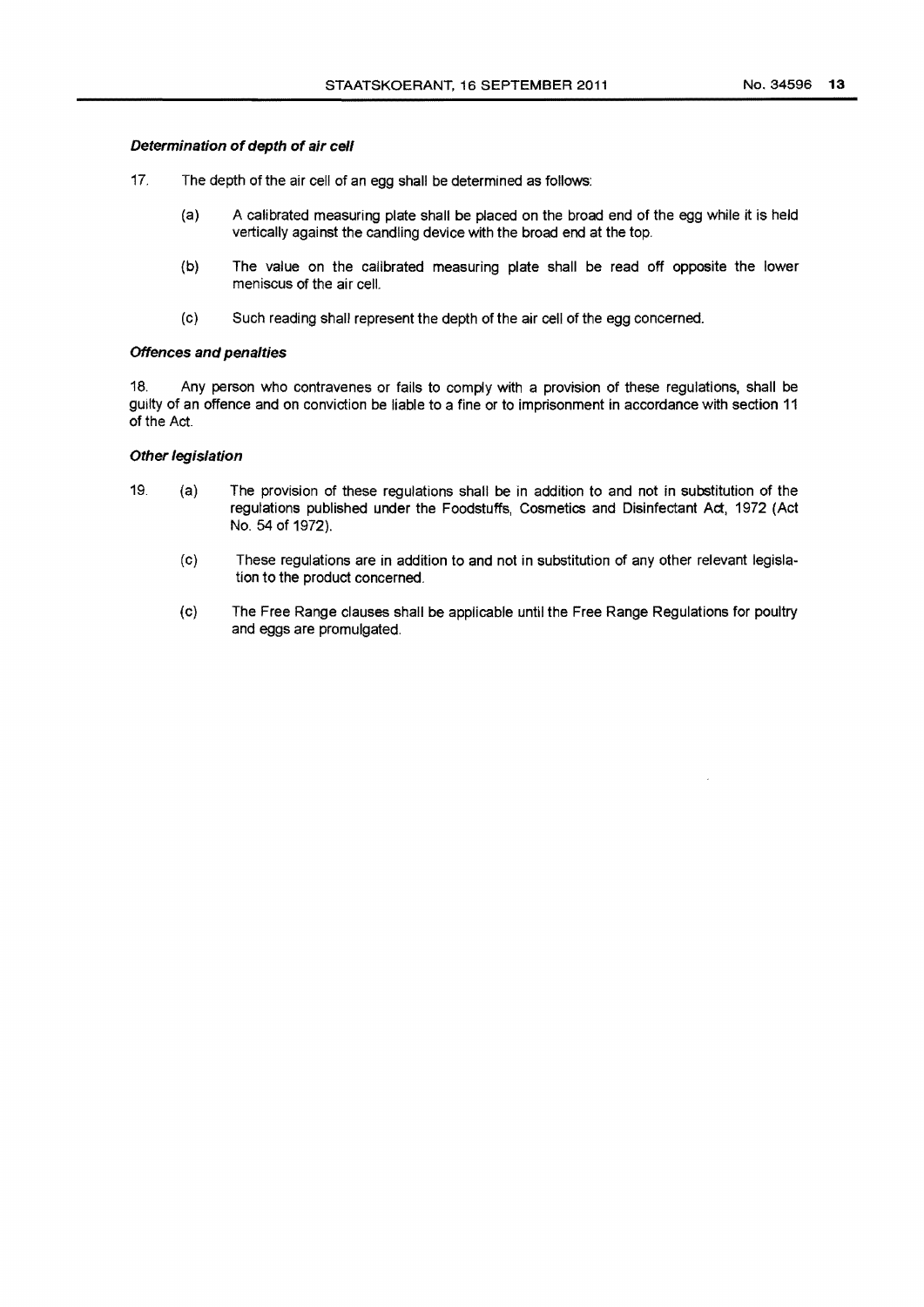$\sim$ 

 $\sim$ 

### ANNEXURE/AANHANGSEL

### TABLE 1/TABEL 1

 $\mathcal{A}^{\mathcal{A}}$ 

 $\sim$ 

# STANDARDS FOR SIZES/STANDAARDE VIR GROOTTES

| Size/Grootte                  | Mass per egg/<br>Massa per eier |
|-------------------------------|---------------------------------|
|                               |                                 |
| Super Jumbo                   | More than 72 g/Meer as 72 g     |
| Jumbo                         | More than 66 g/Meer as 66 g     |
| Extra large/Ekstra groot      | More than 59 g/Meer as 59 g     |
| Large/Groot                   | More than 51 g/Meer as 51 g     |
| Medium                        | More than 43 g/Meer as 43 g     |
| Small/Klein                   | More than 33 g/Meer as 33 g     |
| Mixed sizes/Gemengde groottes | More than 33 g/Meer as 33 g     |

 $\bar{\beta}$ 

 $\bar{\lambda}$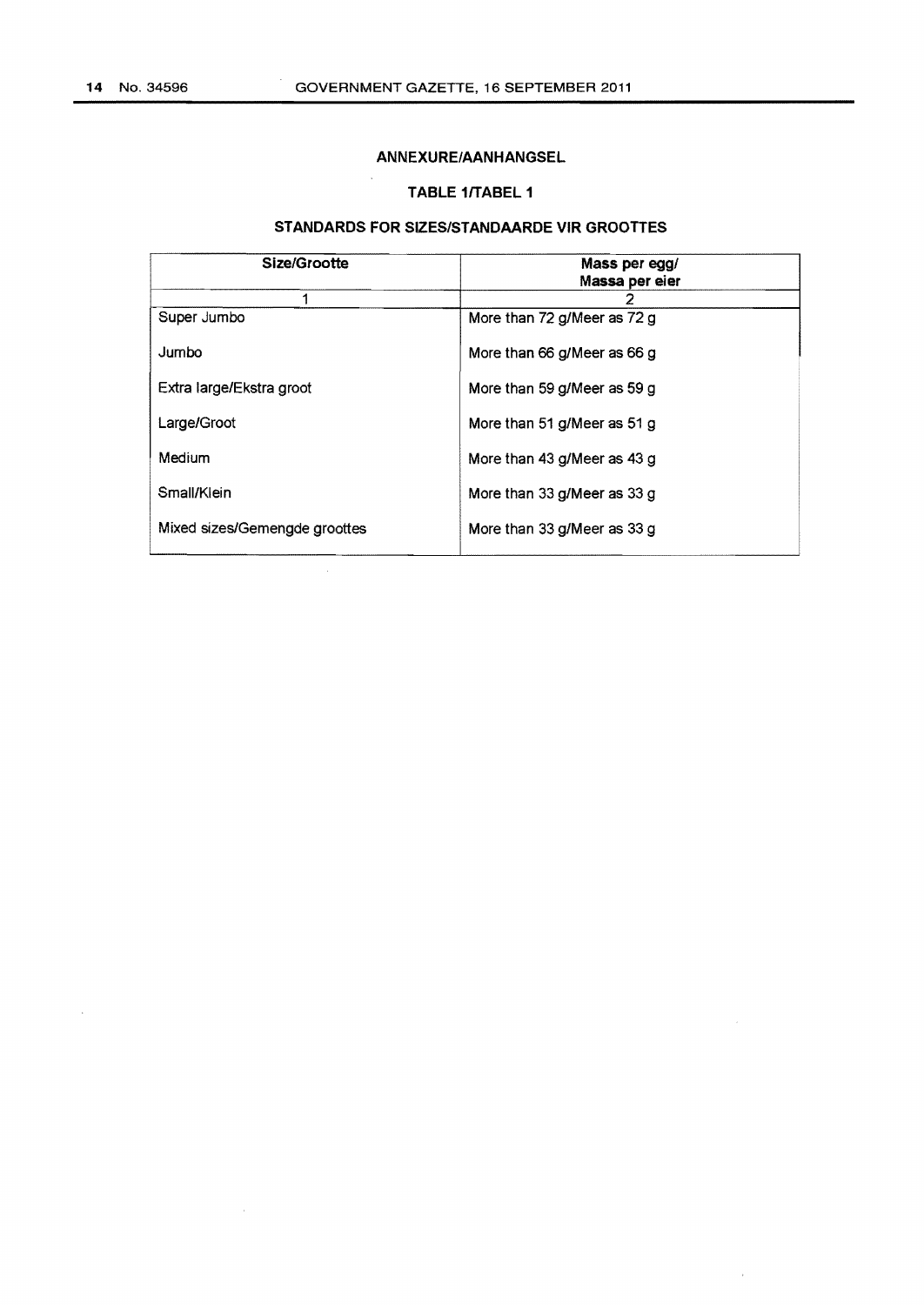# TABLE 2/TABEL 2

# STANDARDS FOR GRADES/STANDAARDE VIR GRADE COMMERCIAL, FREE RANGE, BARN & PASTEURIZED/KOMMERSIEEL, VRYLOOP, SKUUR & GEPASTEURISEERDE

|                | Quality factor/<br>Gehaltefaktor                                                                                        | Grade1/Graad 1                                                                      | Grade 2/Graad 2                                        | Grade 3/Graad 3                                           |
|----------------|-------------------------------------------------------------------------------------------------------------------------|-------------------------------------------------------------------------------------|--------------------------------------------------------|-----------------------------------------------------------|
|                | 1                                                                                                                       | $\overline{2}$                                                                      | 3                                                      | 4                                                         |
| 1.             | Soundness of<br>shell/Vryheid van<br>gebreke van dop                                                                    | No cracks/Geen krake                                                                | No cracks/Geen Krake                                   | No cracks/Geen Krake                                      |
| 2.             | Cleanliness of shell/<br>Sindelikheid van dop                                                                           | Clean/Skoon                                                                         | Clean/Skoon                                            | Reasonably clean/<br>Redelik skoon                        |
| 3.             | Shape of shell/ Vorm<br>van dop                                                                                         | Regular/Reëlmatig                                                                   | Regular/Reëlmatig                                      | Regular/Reëlmatig                                         |
| 4.             | Texture of shell/<br>Tekstuur van dop                                                                                   | Strong/Sterk and<br>Smooth/Glad                                                     | Strong/Sterk and<br>Smooth/Glad                        | Strong/Sterk and<br>Smooth/Glad                           |
| 5 <sub>1</sub> | Blood spots, blood<br>rings and diffused<br>blood in egg/<br>Bloedkolle, bloed-<br>ringe en verspreide<br>bloed in eier | None/Geen                                                                           | None/Geen                                              | None/Geen                                                 |
| 6.             | Meat spots in egg/<br>Vleiskolle in eier                                                                                | None/Geen                                                                           | None/Geen                                              | None/Geen                                                 |
| 7.             | Mould/Skimmel                                                                                                           | None/Geen                                                                           | None/Geen                                              | None/Geen                                                 |
| 8.             | Poultry faeces/<br>Pluimvee fesus                                                                                       | None/Geen                                                                           | None/Geen                                              | None/Geen                                                 |
|                | 9. A typical or unaccep-<br>table odours/A tipiese<br>of onaanvaarbare<br>reuke                                         | None/Geen                                                                           | None/Geen                                              | None/Geen                                                 |
|                | 10. Yolk/Eiergeel                                                                                                       | Normally positio-<br>(i)<br>ned/Normaal<br>geleë                                    |                                                        |                                                           |
|                |                                                                                                                         | (ii)<br>Not spotted, flat<br>or enlarged/Nie<br>gespikkeld, plat<br>of vergroot nie |                                                        |                                                           |
|                |                                                                                                                         | Characteristic<br>(iii)<br>colour/Kenmerke<br>nde kleur                             | Characteristic<br>(iii)<br>colour/Kenmerkende<br>kleur | Characteristic<br>(iii)<br>colour/ Kenmer-<br>kende kleur |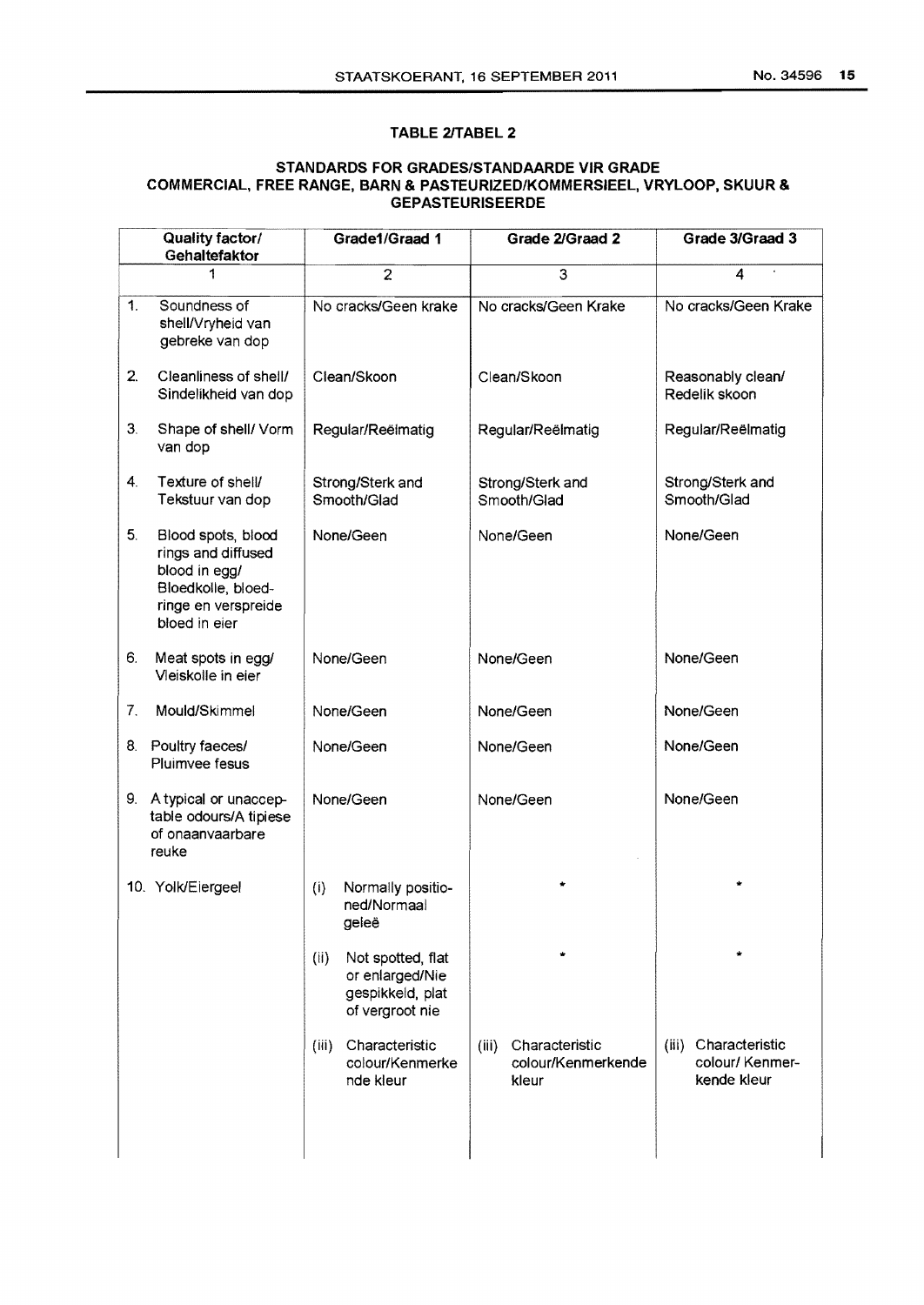| Quality factor/<br>Gehaltefaktor                                      | Grade1/Graad 1<br>Grade 2/Graad 2                                                                                                                                                                                                                  |                                                                                                                                                                                                                                               | Grade 3/Graad 3                                                                                                                                                                      |  |
|-----------------------------------------------------------------------|----------------------------------------------------------------------------------------------------------------------------------------------------------------------------------------------------------------------------------------------------|-----------------------------------------------------------------------------------------------------------------------------------------------------------------------------------------------------------------------------------------------|--------------------------------------------------------------------------------------------------------------------------------------------------------------------------------------|--|
|                                                                       | $\overline{2}$                                                                                                                                                                                                                                     | 3                                                                                                                                                                                                                                             | 4                                                                                                                                                                                    |  |
| 11. Egg white/Eierwit                                                 | Clear/Helder:<br>(i)<br>Provided that<br>pasteurised egg<br>whites are slightly<br>opaque/<br>Met dien<br>verstande dat ge-<br>pasteuriseerde<br>eierwitte effens<br>ondeursigtig is                                                               | Clear/Helder:<br>(i)<br>Provided that<br>pasteurised egg<br>whites are slightly<br>opaque/<br>Met dien verstande<br>dat gepasteuri-<br>seerde eierwitte<br>effens ondeursigtig<br>İS.                                                         | Clear/Helder:<br>(i)<br>Provided that<br>pasteurised egg<br>whites are slightly<br>opaque/<br>Met dien<br>verstande dat ge-<br>pasteuriseerde<br>eierwitte effens<br>ondeursigtig is |  |
|                                                                       | (ii) Haugh value at<br>least 55 units/<br>Haugh waarde<br>minstens 55<br>eenhede, provided<br>that for<br>pasteurised eggs<br>minimum haugh<br>value is 65                                                                                         | (ii)<br>Haugh value at least<br>35 units/<br>Haugh waarde<br>minstens 35 eenhede,<br>provided that for<br>pasteurised eggs<br>minimum haugh value<br>is <sub>65</sub>                                                                         |                                                                                                                                                                                      |  |
| 12. Aircells/Lugselle                                                 | (i)<br>Maximum depth<br>6 mm/ Maksimum<br>diepte 6 mm                                                                                                                                                                                              | (i)<br>Maximum depth<br>9 mm/ Maksimum<br>diepte 9 mm                                                                                                                                                                                         | ÷                                                                                                                                                                                    |  |
|                                                                       | (ii)<br>Shall not move<br>more than 6 mm<br>in any direction<br>when the egg is<br>tilted from the<br>vertical<br>position/Mag nie<br>meer as 6 mm in<br>enige rigting be-<br>weeg wanneer<br>die eier uit<br>vertikale posisie<br>beweeg word nie | (ii)<br>Shall not move more<br>than 12 mm in any<br>direction when the<br>egg is tilted from the<br>vertical position/Mag<br>nie meer as 12 mm<br>in enige rigting be-<br>weeg wanneer die<br>eier uit vertikale<br>posisie gelig word<br>nie |                                                                                                                                                                                      |  |
|                                                                       | No swimmers/<br>(i)<br>Geen swemmers                                                                                                                                                                                                               | (i)<br>No swimmers/Geen<br>swemmers                                                                                                                                                                                                           | (i)<br>No swimmers/<br>Geen swemmers                                                                                                                                                 |  |
|                                                                       | No bubbly air<br>(ii)<br>cells/Geen blaas-<br>agtige lugselle                                                                                                                                                                                      | No bubbly air cells/<br>(ii)<br>Geen blaasagtige<br>lugselle                                                                                                                                                                                  | No bubbly air<br>(ii)<br>cells/Geen blaas-<br>agtige lugselle                                                                                                                        |  |
| 13. Decay or germ<br>developments/<br>Bederf of kiem-<br>ontwikkeling | None/Geen                                                                                                                                                                                                                                          | None/Geen                                                                                                                                                                                                                                     | None/Geen                                                                                                                                                                            |  |

 $\sim$ 

\* Not specified/Nie gespesifiseer nie

 $\mathcal{A}^{\mathcal{A}}_{\mathcal{A}}$  , where  $\mathcal{A}^{\mathcal{A}}_{\mathcal{A}}$  , where the contract contracts are  $\mathcal{A}^{\mathcal{A}}_{\mathcal{A}}$  , and  $\mathcal{A}^{\mathcal{A}}_{\mathcal{A}}$ 

 $\sim$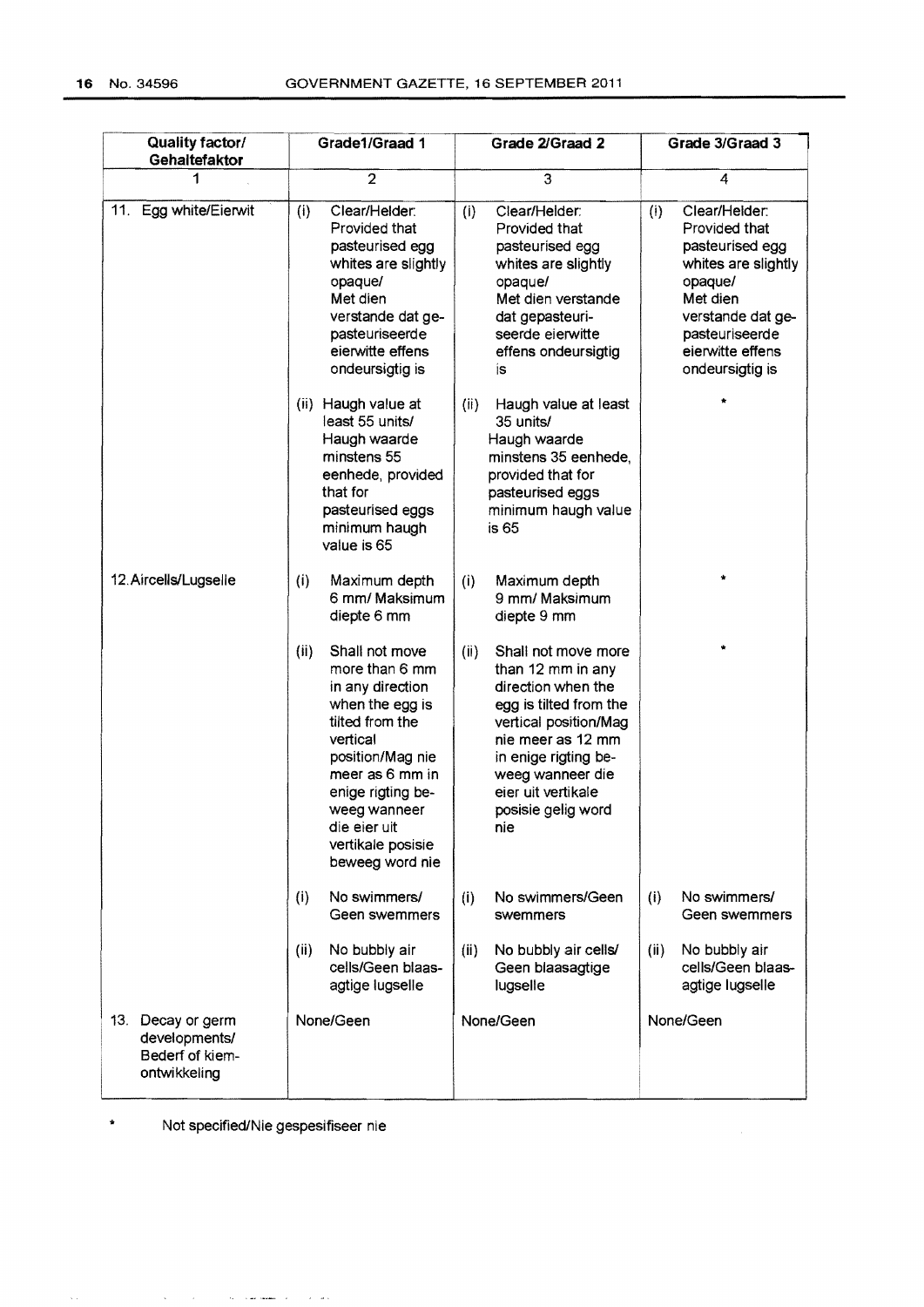# TABLE 3/TABEL 3 EXTENT TO WHICH CERTAIN DEFECTS MAY OCCUR IN EGGS/ MATE WAARIN SEKERE TEKORTKOMINGE IN EIERS MAG VOORKOM COMMERCIAL, FREE RANGE, BARN & PASTEURIZED/KOMMERSIEEL, VRYLOOP, SKUUR & GEPASTEURISEERDE

| Nature of defect per consignment/                                                                                                                                                                                                                                            | Grade 1/       | Grade 2/ | Grade 3/ |
|------------------------------------------------------------------------------------------------------------------------------------------------------------------------------------------------------------------------------------------------------------------------------|----------------|----------|----------|
| Aard van tekortkoming per besending                                                                                                                                                                                                                                          | Graad 1/       | Graad 2  | Graad 3  |
| 1                                                                                                                                                                                                                                                                            | $\overline{2}$ | 3        | 4        |
| Eggs with cracks that result in leakage/<br>1.<br>Eiers met krake wat lekkasies tot gevolg<br>het                                                                                                                                                                            | 1,6%           | 3,3%     | 6,6%     |
| 2.<br>Eggs with cracks that do not result in<br>leakages/Eiers met krake wat nie<br>lekkasies tot gevolg het nie                                                                                                                                                             | 6,6%           | 8,3%     |          |
| 3<br>(a) Eggs with mould, adhering to shells/<br>Eiers met skimmel wat aan doppe<br>kleef                                                                                                                                                                                    | 1,6%           | 3,3%     | 16,6%    |
| Eggs with faeces/Eiers met fesus<br>(b)                                                                                                                                                                                                                                      | 1,6%           | 3,3%     | 16,6%    |
| (c) Eggs with nesting material adhering<br>to shells and foreign matter/Eiers<br>met nes material wat aan doppe<br>vassit en vreemde material                                                                                                                                | 1,6%           | 3,3%     |          |
| 4. Eggs with discolouration or stains on<br>shells/Eiers met verkleurings of vlekke op<br>doppe                                                                                                                                                                              | 6,6%           | 8,3%     |          |
| 5.<br>Eggs with blood spots, blood rings,<br>diffused blood, meat spots of -/Eiers<br>met bloedkolle, bloedringe, verspreide<br>bloed, vleiskolle van -                                                                                                                      |                |          |          |
| (a) light intensity: up to and including 1<br>mm in diameter;/ligte instensiteit: tot<br>en met 1 mm in deursnee; en                                                                                                                                                         | 3,3%           | 3,3%     |          |
| (b) strong intensity: up to and including 2<br>mm in diameter; /ligte instensiteit: tot<br>en met 2 mm in deursnee; en                                                                                                                                                       | 1,6%           | 3,3%     |          |
| Eggs with whites of which the Haugh<br>6.<br>Value is not more than five units lower<br>than the applicable minimum specified<br>in Table 2/Eiers met eierwitte waarvan<br>die Haugh waarde hoogstens vyf<br>eenhede laer is as die toepaslike<br>minimum in Tabel 2 vermeld | 33,3%          | 50,0%    |          |
| 7.<br>Eggs with air cells that/Eiers met<br>lugselle wat -                                                                                                                                                                                                                   |                |          |          |
| (a) exceed the permisible maximum<br>depth or limit of movement; or/die<br>toelaatbare maksimum diepte of<br>perk van beweging oorskry; of                                                                                                                                   | 3.3%           | 10.0%    |          |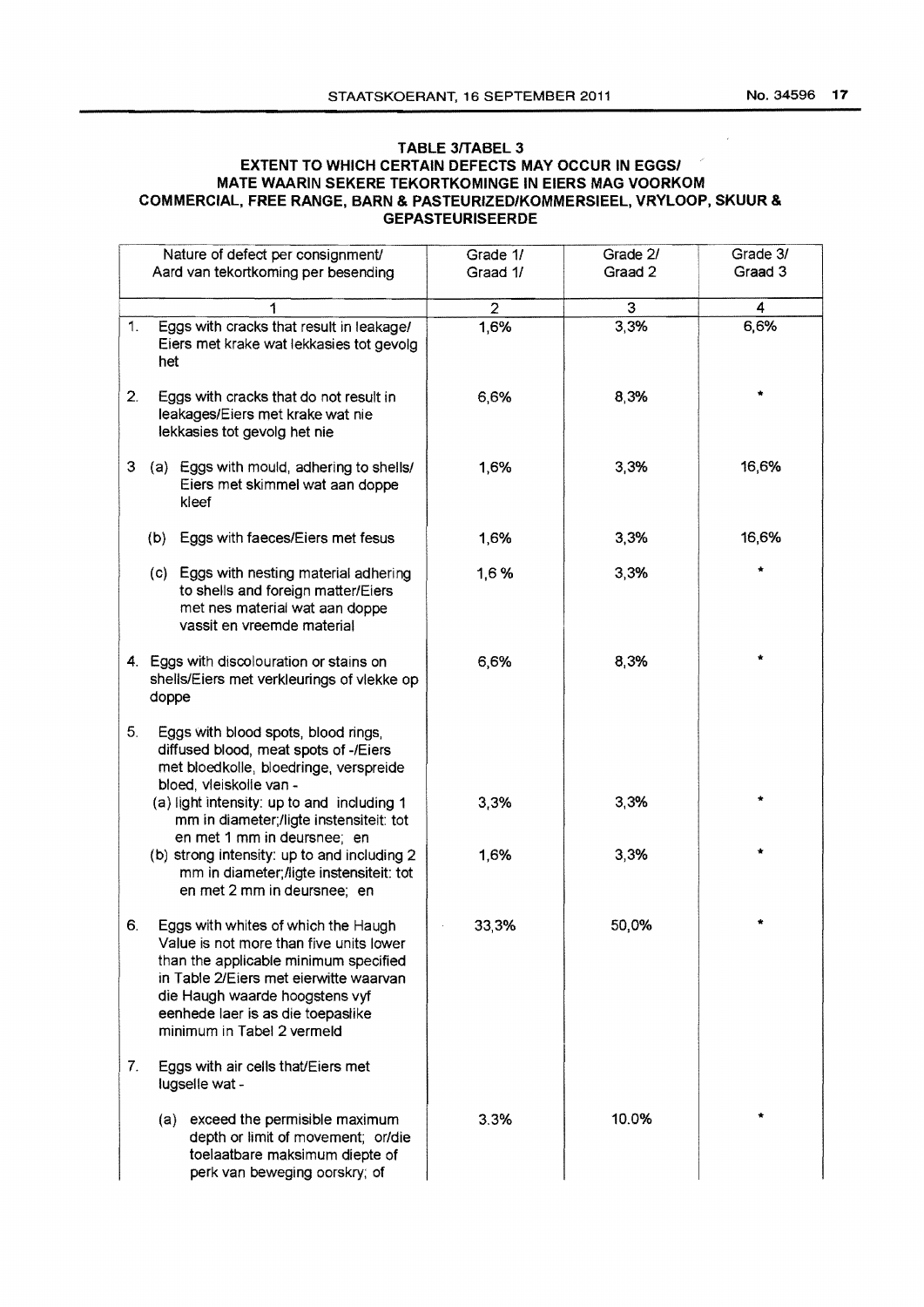|     | Nature of defect per consignment/<br>Aard van tekortkoming per besending                                                                                                                       | Grade 1/<br>Graad 1/ | Grade 2/<br>Graad 2 | Grade 3/<br>Graad 3 |
|-----|------------------------------------------------------------------------------------------------------------------------------------------------------------------------------------------------|----------------------|---------------------|---------------------|
|     |                                                                                                                                                                                                | 2                    | 3                   | 4                   |
|     | (b) are swimmers or bubbly air<br>cells/swemmers of blaasagtige<br>lugselle is                                                                                                                 | 5,0%                 | 8,3%                | 8,3%                |
| 8.  | Irregular shape of the shell/<br>Onreëlmatige vorm van dop                                                                                                                                     | 6,6%                 |                     |                     |
| 9.  | Eggs of which the mass deviates not<br>more than 2 g from the minimum mass<br>indicated in Table 1/Eiers waarvan die<br>massa met nie meer as 2g van die<br>aangeduide minimum massa afwyk nie | 3,3%                 | 6,6%                | 6,6%                |
| 10. | Total number of eggs with defects<br>(excluding defects mentioned under<br>Item 6)/Totale aantal eiers<br>met<br>tekortkominge (uitgesonderd tekort-<br>kominge in Item 6 genoem)              | 10%                  | 20%                 | ÷                   |

 $\mathcal{A}_{\mathcal{A}}$ 

• Not specified/Nie gespesifiseer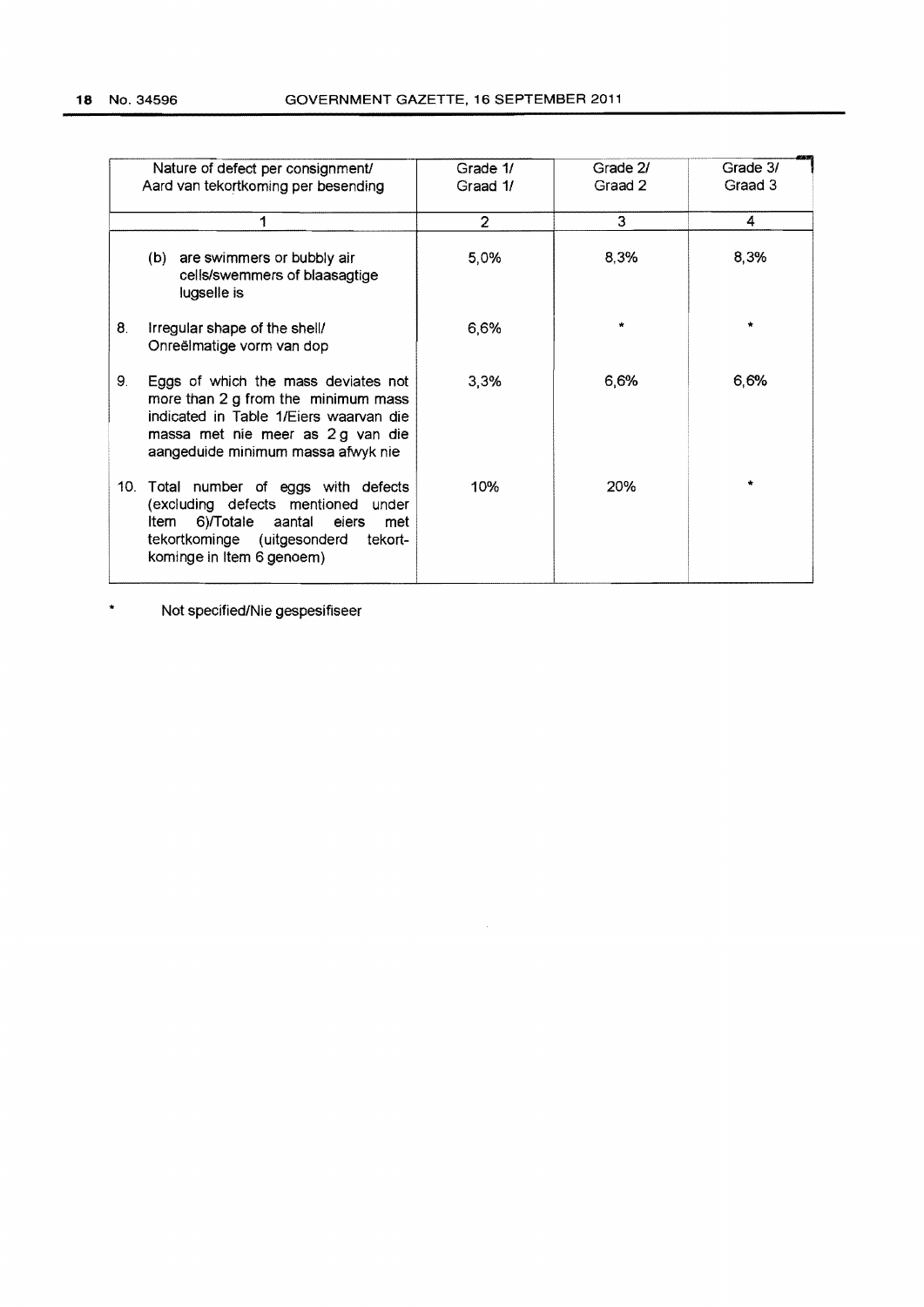### TABLE 4/TABEL 4 NUMBER OF EGGS AS PER PERCENTAGE MAXIMUM PERMISSIBLE DEVIATION/ AANTAL EIERS SOOS PER PERSENTASIE MAKSIMUM TOELAATBARE AFWYKING

| % MAXIMUM<br><b>PERMISSIBLE</b><br><b>DEVIATION OF EGGS IN</b><br>A BATCH OF AT LEAST<br>60 EGGS/% MAKSIMUM<br><b>TOELAATBARE</b><br><b>AFWYKING VAN EIERS</b><br>IN 'N BESENDING VAN<br>TEN MINSTE 60 EIERS | <b>NUMBER OF EGGS/</b><br><b>AANTAL EIERS</b> | % MAXIMUM PERMISSIBLE<br>DEVIATION OF EGGS IN A<br><b>BATCH OF LESS THAN 60</b><br><b>EGGS/% MAKSIMUM</b><br><b>TOELAATBARE AFWYKING</b><br><b>VAN EIERS IN 'N</b><br><b>BESENDING VAN MINDER</b><br><b>AS 60 EIERS</b> | <b>NUMBER OF EGGS/</b><br><b>AANTAL EIERS</b> |
|--------------------------------------------------------------------------------------------------------------------------------------------------------------------------------------------------------------|-----------------------------------------------|-------------------------------------------------------------------------------------------------------------------------------------------------------------------------------------------------------------------------|-----------------------------------------------|
| 1,6%                                                                                                                                                                                                         | 1                                             | 1,6%                                                                                                                                                                                                                    | 0                                             |
| 3,3%                                                                                                                                                                                                         | $\overline{2}$                                | 3,3%                                                                                                                                                                                                                    | 1                                             |
| 5,0%                                                                                                                                                                                                         | 3                                             | 5,0%                                                                                                                                                                                                                    | 1                                             |
| 6,6%                                                                                                                                                                                                         | 4                                             | 6,6%                                                                                                                                                                                                                    | $\overline{\mathbf{c}}$                       |
| 8,3%                                                                                                                                                                                                         | 5                                             | 8,3%                                                                                                                                                                                                                    | $\overline{2}$                                |
| 10,0%                                                                                                                                                                                                        | 6                                             | 10,0%                                                                                                                                                                                                                   | 3                                             |
| 13,3%                                                                                                                                                                                                        | 8                                             | 13,3%                                                                                                                                                                                                                   | 4                                             |
| 16,6%                                                                                                                                                                                                        | 10                                            | 16,6%                                                                                                                                                                                                                   | 5                                             |
| 20%                                                                                                                                                                                                          | 12                                            | 20%                                                                                                                                                                                                                     | 6                                             |
| 33,3%                                                                                                                                                                                                        | 20                                            | 33,3%                                                                                                                                                                                                                   | 10                                            |
| 41,6%                                                                                                                                                                                                        | 25                                            | 41,6%                                                                                                                                                                                                                   | 12                                            |
| 50,0%                                                                                                                                                                                                        | 30                                            | 50,0%                                                                                                                                                                                                                   | 15                                            |